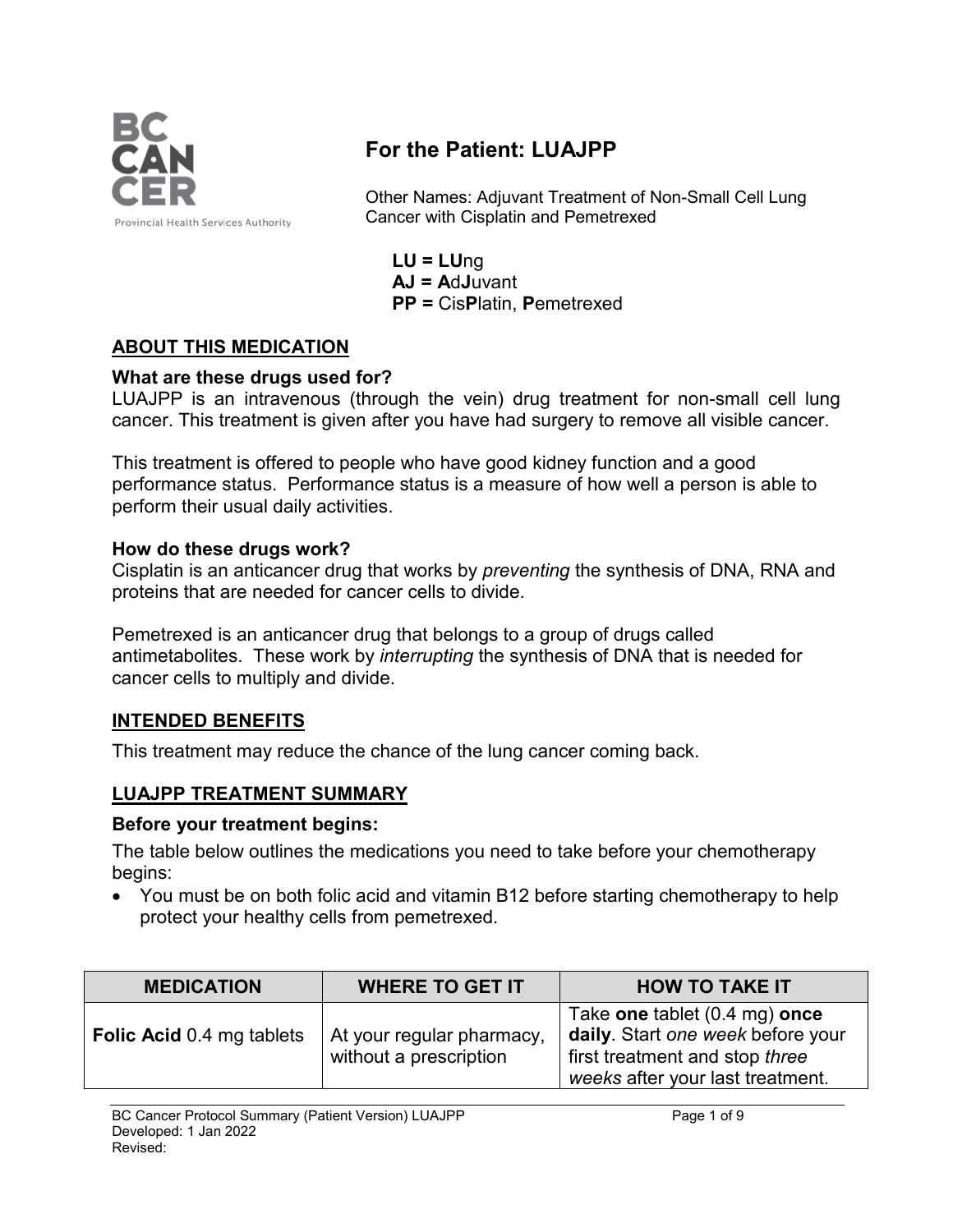#### **How are these drugs given?**

- Your treatment plan consists of 4 chemotherapy "cycles". Each cycle lasts 3 weeks (21 days).
- For each cycle, you will have the two medications given to you intravenously (through the vein) on Day 1.
	- **-** Pemetrexed is given first, and is given intravenously over 10 minutes.
	- **-** You will then be given extra fluids intravenously for one hour (60 minutes) before cisplatin. This is to help flush out your kidneys.
	- **-** Cisplatin will be given last, and is given intravenously over one hour (60 minutes).

### **What will happen when I get my drugs?**

- A blood test is done within one month of starting treatment.
- A blood test is also done before Day 1 of each cycle.
- For the first two cycles of treatment, an additional blood test will be done once a week.
- The dose and timing of your chemotherapy may be changed based on your blood test results and/or other side effects.
- Your very first treatment will take longer than other treatments because a nurse will be reviewing the possible side effects of your chemotherapy plan and will discuss with you how to manage them. *It is a good idea to bring someone with you to your first chemotherapy appointment.*
- You will be given a prescription for anti-nausea medications (to be filled at your regular pharmacy). Please bring your anti-nausea medications with you for each treatment. Your nurse will tell you when to take the anti-nausea medication. You may also need to take your anti-nausea drugs at home after therapy. It is easier to prevent nausea than to treat it once it happens, so follow directions closely.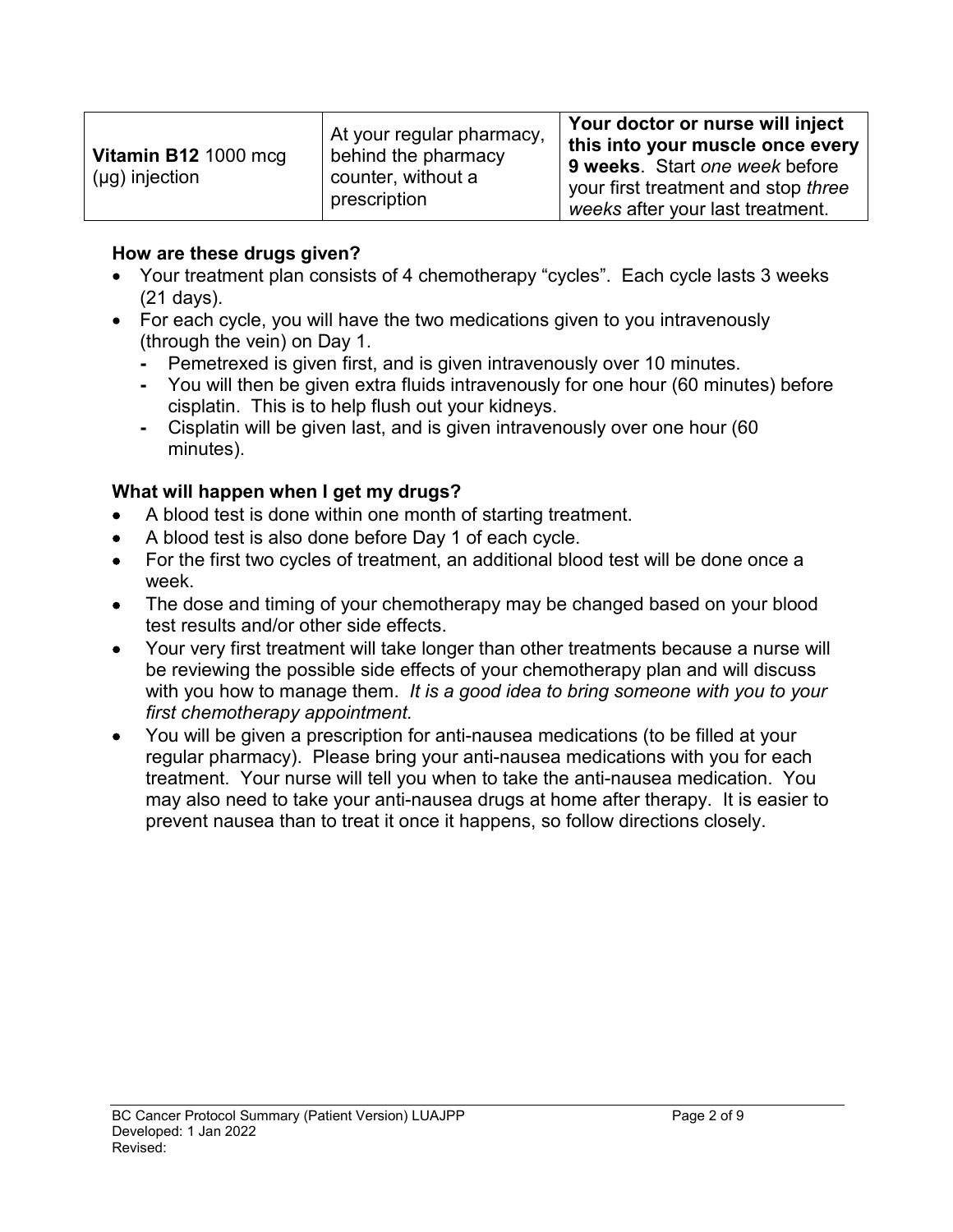## **LUAJPP TREATMENT PROTOCOL**

**Start Date: \_\_\_\_\_\_\_\_\_\_\_\_\_\_\_\_\_\_\_\_\_\_\_\_\_\_\_\_**

## **Cycle 1:**

| Day 1             | Day 2     | Day 3     | Day 4     | Day 5     | Day 6     | Day 7     |
|-------------------|-----------|-----------|-----------|-----------|-----------|-----------|
| <b>Blood test</b> | <b>No</b> | <b>No</b> | No        | <b>No</b> | <b>No</b> | <b>No</b> |
| Pemetrexed,       | chemo     | chemo     | chemo     | chemo     | chemo     | chemo     |
| Prehydration      |           |           |           |           |           |           |
| & Cisplatin       |           |           |           |           |           |           |
| Day 8             | Day 9     | Day 10    | Day 11    | Day 12    | Day 13    | Day 14    |
| <b>Blood test</b> | <b>No</b> | <b>No</b> | <b>No</b> | <b>No</b> | <b>No</b> | <b>No</b> |
| No Chemo          | chemo     | chemo     | chemo     | chemo     | chemo     | chemo     |
| Day 15            | Day 16    | Day 17    | Day 18    | Day 19    | Day 20    | Day 21    |
| <b>Blood test</b> | <b>No</b> | No        | <b>No</b> | <b>No</b> | <b>No</b> | <b>No</b> |
| No Chemo          | chemo     | chemo     | chemo     | chemo     | chemo     | chemo     |

**This 21-day cycle will repeat 3 more times**

**(weekly blood tests may not be required after Cycle #2 – this will be up to your oncologist)**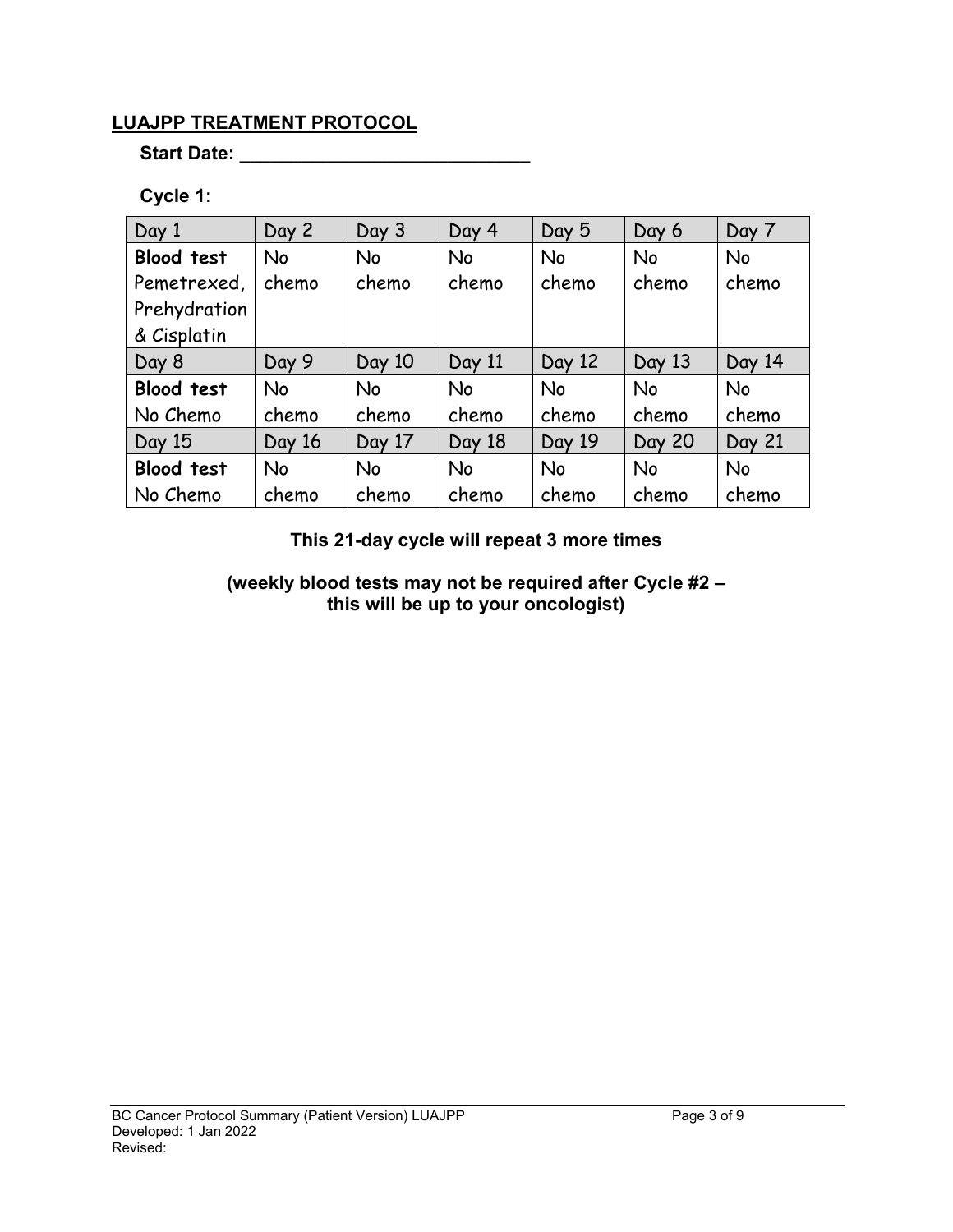# **CHEMOTHERAPY SIDE EFFECTS AND MANAGEMENT**

### **Are there any risks?**

• Unexpected and unlikely side effects can occur with any drug treatment. The ones listed below are particularly important for you to be aware of.

| <b>SERIOUS SIDE EFFECTS</b>                                                                                                                                                                                                                                                                            | How common<br>is it? | <b>MANAGEMENT</b>                                                                                                                                                                                                                                                                                                                                                                                 |
|--------------------------------------------------------------------------------------------------------------------------------------------------------------------------------------------------------------------------------------------------------------------------------------------------------|----------------------|---------------------------------------------------------------------------------------------------------------------------------------------------------------------------------------------------------------------------------------------------------------------------------------------------------------------------------------------------------------------------------------------------|
| Your white blood cells will<br>decrease a few days after your<br>treatment. They usually return<br>to normal in 2-3 weeks. White<br>blood cells protect your body<br>by fighting bacteria (germs)<br>that cause infection. When<br>they are low, you are at<br>greater risk of having an<br>infection. | Common               | To help prevent infection:<br>Wash your hands often and always after using the bathroom.<br>Take care of your skin and mouth by gently washing regularly.<br>Avoid crowds and people who are sick.<br>Call your doctor <i>immediately</i> at the first sign of an <i>infection</i> such<br>as fever (over 100°F or 38°C by an oral thermometer), chills,<br>cough or burning when you pass urine. |
| Your platelets may decrease<br>during or after your treatment<br>They will return to normal after<br>your last treatment. Platelets<br>help to make your blood clot<br>when you hurt yourself. You<br>may bruise or bleed more<br>easily than usual.                                                   | Common               | To help prevent bleeding problems:<br>Try not to bruise, cut or burn yourself.<br>Clean your nose by blowing gently, do not pick your nose.<br>Avoid constipation.<br>Brush your teeth gently with a soft toothbrush as your gums may<br>bleed more easily. Maintain good oral hygiene.<br>Avoid taking ASA (eg: ASPIRIN®) or Ibuprofen (eg: ADVIL®), unless<br>prescribed by your doctor.        |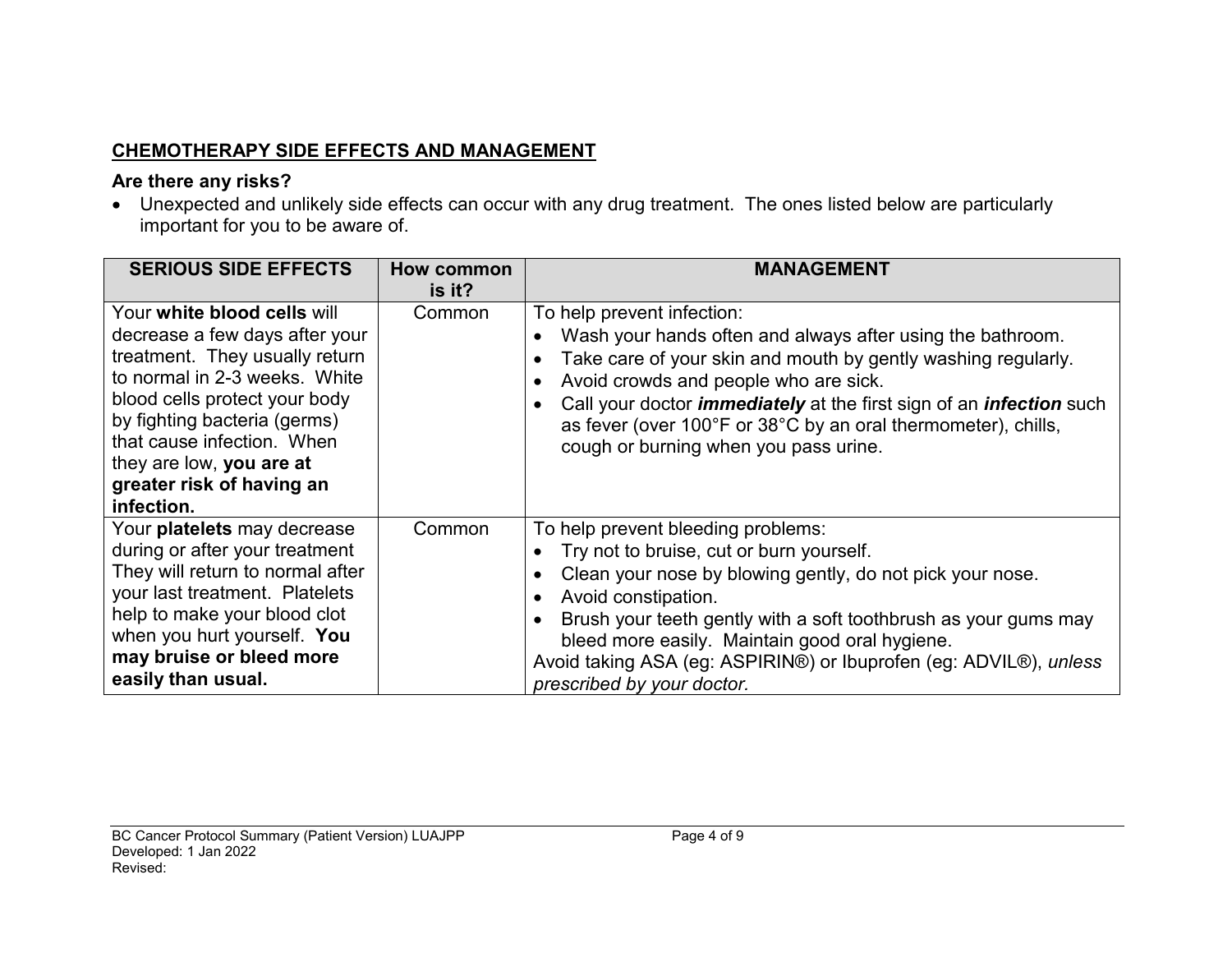| <b>SERIOUS SIDE EFFECTS</b>                                                                                                                                                                                                                                                                      | <b>How common</b><br>is it? | <b>MANAGEMENT</b>                                                                                                                                                |
|--------------------------------------------------------------------------------------------------------------------------------------------------------------------------------------------------------------------------------------------------------------------------------------------------|-----------------------------|------------------------------------------------------------------------------------------------------------------------------------------------------------------|
| <b>Allergic reactions to cisplatin</b><br>may rarely occur. Signs of an<br>allergic reaction are dizziness,<br>confusion and wheezing or<br>difficulty breathing. This<br>reaction can occur immediately<br>or several hours after receiving<br>cisplatin, or, after many doses<br>of cisplatin. | Rare                        | Tell your nurse if this happens while you are receiving cisplatin.<br>Go to your local Emergency Room immediately if this happens<br>after you leave the clinic. |
| Cisplatin burns if it leaks<br>under the skin.                                                                                                                                                                                                                                                   | Very rare                   | Tell your nurse <i>immediately</i> if you feel pain, burning, stinging, or any<br>other change while the drug is being given.                                    |

| <b>OTHER SIDE EFFECTS</b>                                                                                                                                                 | <b>How Common</b><br>Is It? | <b>MANAGEMENT</b>                                                                                                                                                                                                                                                                                                                                                                                                                                                                           |
|---------------------------------------------------------------------------------------------------------------------------------------------------------------------------|-----------------------------|---------------------------------------------------------------------------------------------------------------------------------------------------------------------------------------------------------------------------------------------------------------------------------------------------------------------------------------------------------------------------------------------------------------------------------------------------------------------------------------------|
| Nausea and vomiting may<br>occur after your treatment and<br>may last for 24 hours. Nausea<br>may last longer for some<br>patients (i.e. delayed nausea<br>and vomiting). | <b>Very Common</b>          | You will be given a prescription for anti-nausea drug(s) to take before<br>your chemotherapy treatment and/or at home. It is easier to prevent<br>nausea than to treat it once it has happened, so follow directions<br>closely.<br>Drink plenty of liquids.<br>Eat and drink often in small amounts.<br>• Try the ideas in "Food Choices to Control Nausea".<br>Your doctor may manage delayed nausea and vomiting differently.<br>Be sure to let your doctor know if you experience this. |
| <b>Tiredness</b> or lack of energy<br>may occur.                                                                                                                          | Common                      | Do not drive a car or operate machinery if you are feeling tired.<br>• Try the ideas in "Your Bank of Energy Savings: How People with<br>Cancer can Handle Fatigue".                                                                                                                                                                                                                                                                                                                        |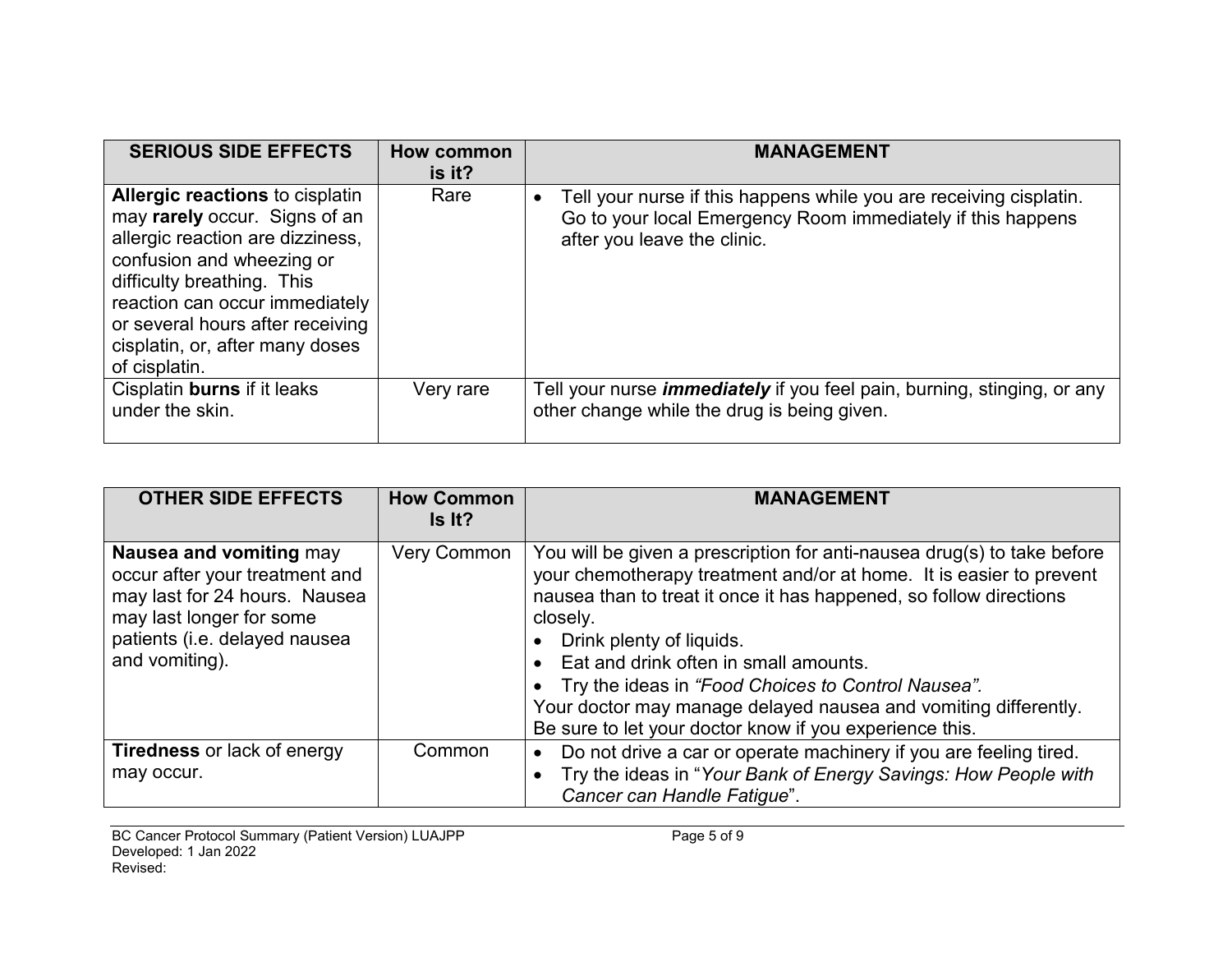| <b>OTHER SIDE EFFECTS</b>                                                                                                    | <b>How Common</b><br>Is It? | <b>MANAGEMENT</b>                                                                                                                                                                                                                                                                                            |
|------------------------------------------------------------------------------------------------------------------------------|-----------------------------|--------------------------------------------------------------------------------------------------------------------------------------------------------------------------------------------------------------------------------------------------------------------------------------------------------------|
| Loss of appetite and weight<br>loss may sometimes occur<br>and may persist after<br>discontinuation of pemetrexed.           | Common                      | Try the ideas in "Food Ideas to Help with Decreased Appetite".<br>$\bullet$                                                                                                                                                                                                                                  |
| Skin rashes may sometimes<br>occur.                                                                                          | Common                      | You will be given dexamethasone, a steroid which will help decrease<br>your chance of having a rash. A mild rash may still occur. To help<br>itching:<br>You can use calamine lotion.<br>If very irritating, call your doctor during office hours. Otherwise,<br>make sure to mention it at your next visit. |
| Chest pain may occur a few<br>days after you receive<br>pemetrexed. This usually will<br>occur in the area of your<br>tumor. | Uncommon                    | Take acetaminophen (eg: TYLENOL®) every 4-6 hours as<br>$\bullet$<br>needed, up to a maximum of 4 g (4000 mg) per day. Start as<br>soon as possible once the pain begins.                                                                                                                                    |
| Pain or tenderness may<br>occur where the needle was<br>placed in your vein.                                                 | Uncommon                    | Apply cool compresses or soak in cool water for 15-20 minutes<br>several times a day.                                                                                                                                                                                                                        |
| Diarrhea may occur.                                                                                                          | Uncommon                    | To help diarrhea:<br>Drink plenty of liquids.<br>Eat and drink often in small amounts.<br>Avoid high fibre foods<br>$\bullet$<br>as outlined in "Food Ideas to Help with Diarrhea during<br>Chemotherapy".                                                                                                   |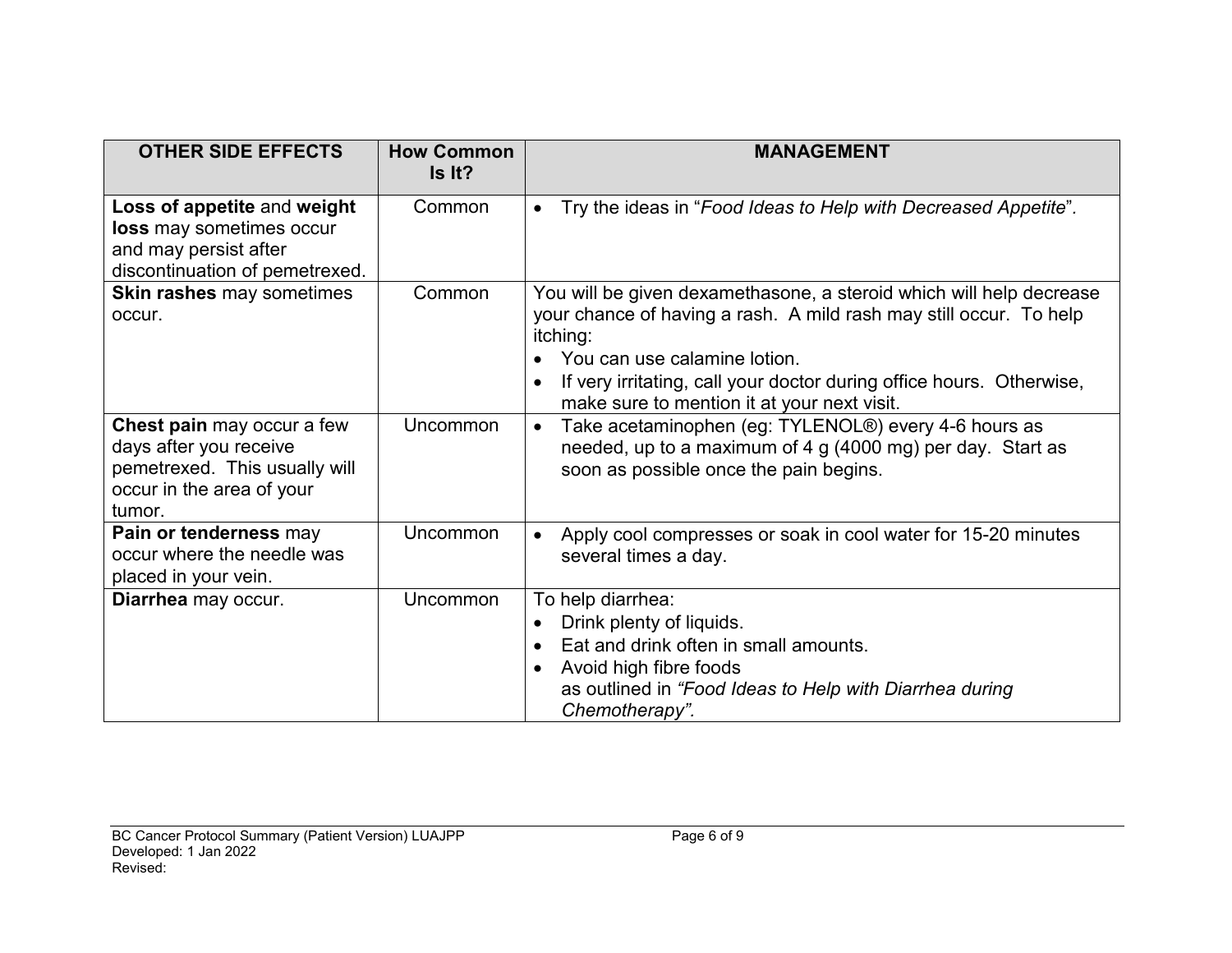| <b>OTHER SIDE EFFECTS</b>                                                                                                                                                                               | <b>How Common</b><br>Is It? | MANAGEMENT                                                                                                                                                                                                                                                                                                                                                                                                                                                                                                                            |
|---------------------------------------------------------------------------------------------------------------------------------------------------------------------------------------------------------|-----------------------------|---------------------------------------------------------------------------------------------------------------------------------------------------------------------------------------------------------------------------------------------------------------------------------------------------------------------------------------------------------------------------------------------------------------------------------------------------------------------------------------------------------------------------------------|
| Sore mouth may occur a few<br>days after treatment. Mouth<br>sores can occur on the tongue,<br>the sides of the mouth or in the<br>throat. Mouth sores or<br>bleeding gums can lead to an<br>infection. | Uncommon                    | Brush your teeth gently after eating and at bedtime with a very soft<br>toothbrush. If your gums bleed, use gauze instead of a brush.<br>Use baking soda instead of toothpaste.<br>Make a mouthwash with $\frac{1}{2}$ teaspoon baking soda or salt in 1 cup<br>warm water and rinse several times a day.<br>Try soft, bland foods like puddings, milkshakes and cream soups.<br>Avoid spicy, crunchy or acidic food, and very hot or cold foods.<br>Call your doctor if you are having difficulty eating or drinking due<br>to pain. |
| Hair loss is rare. If there is<br>hair loss, your hair will grow<br>back once you stop treatment.<br>Colour and texture may<br>change.                                                                  | Rare                        | Use a gentle shampoo and soft brush.<br>$\bullet$<br>Care should be taken with use of hair spray, bleaches, dyes and<br>perms.<br>Refer to the pamphlet For the Patient: "Hair loss due to<br>$\bullet$<br>chemotherapy"                                                                                                                                                                                                                                                                                                              |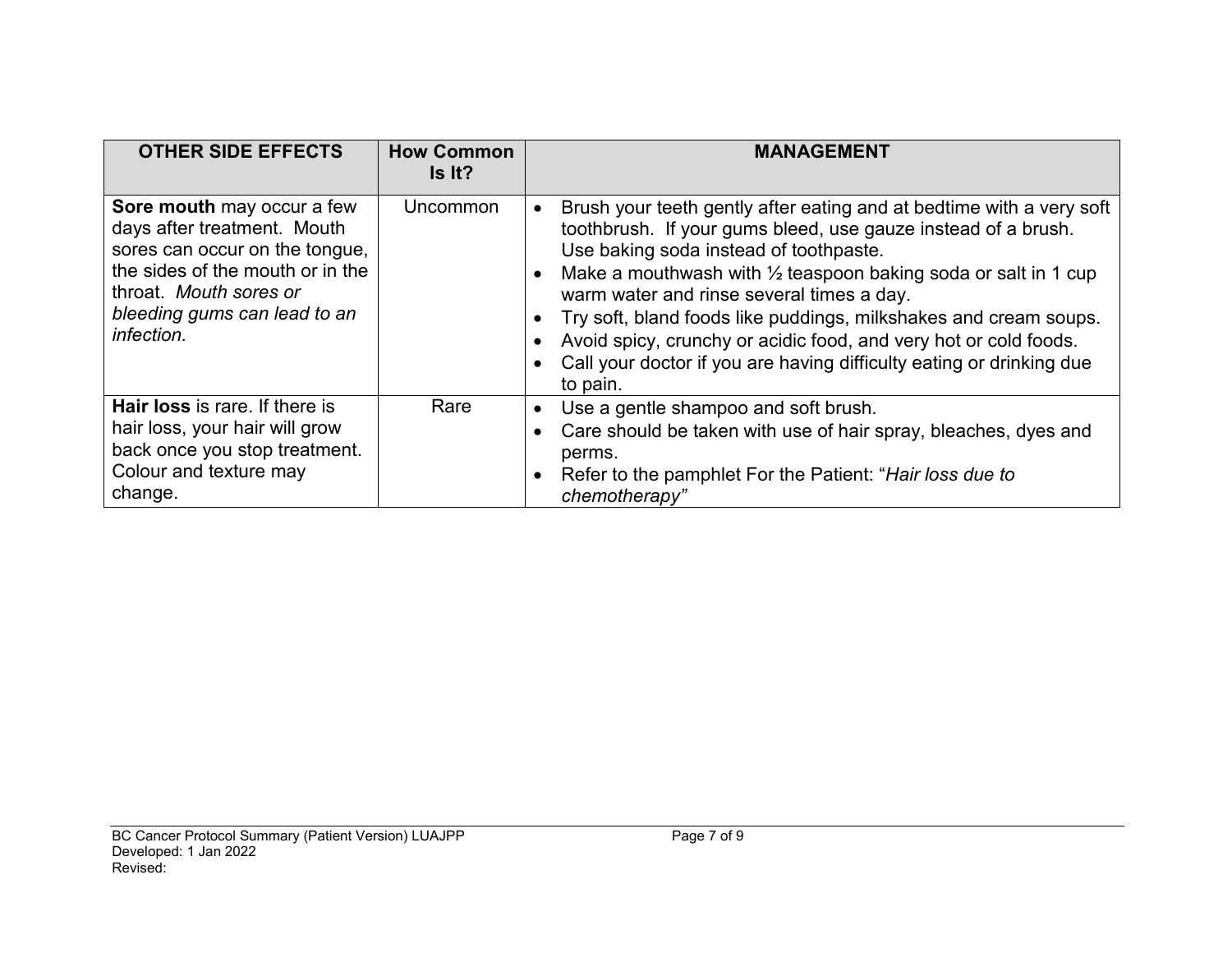# **INSTRUCTIONS FOR THE PATIENT**

# **What other drugs can interact with LUAJPP?**

- Other drugs such as some antibiotics given by vein (eg: tobramycin, vancomycin), furosemide (LASIX®), phenytoin (DILANTIN®), pyridoxine (VITAMIN B6) and ibuprofen (ADVIL®) may interact with LUAVPP. Tell your doctor if you are taking these or other drugs as you may need extra blood tests, your dose may need to be changed or your treatment may need to be held for a few days.
- Check with your doctor or pharmacist before you start taking any new prescription or non-prescription drugs.
- If you are admitted to hospital for intravenous antibiotics, be sure that the doctor treating you knows you are on cisplatin.

# **Other important things to know:**

- Cisplatin can cause changes in kidney function, but this is not frequent with the doses used in this type of treatment. It is important that you are well-hydrated before and after treatment.
- Sometimes, the nerve which allows you to hear can be affected by cisplatin. This could result in you experiencing "tinnitus" (ringing in the ears) or a change in your hearing. Report any of these problems to your doctor and/or nurse.
- The drinking of alcohol (in small amounts) does not appear to affect the safety or usefulness of this treatment.
- This treatment may cause sterility in men and menopause in women. If you plan to have children, discuss this with your doctor before starting treatment.
- This treatment may damage sperm and may cause harm to the baby if used during pregnancy. It is best to use *birth control* while you are undergoing treatment and for *3 months afterwards*. Tell your doctor right away if you or your partner becomes pregnant. Do not breast feed during treatment.
- Tell all doctors or dentists you see that you being treated with cisplatin and pemetrexed before you receive treatment of any form.

# **SEE YOUR DOCTOR OR GET EMERGENCY HELP IMMEDIATELY IF YOU HAVE:**

- Signs of an **infection** such as fever (over 100°F or 38°C by an oral thermometer), shaking chills, severe soar throat, productive cough, pain or burning when you pass urine, cloudy or foul smelling urine.
- Signs of a **stroke** such as sudden onset of severe headache, eyesight changes, slurred speech, loss of coordination, weakness or numbness in arm or leg.
- Signs of **bleeding problems** such as black, tarry stools; blood in urine or pinpoint red spots on skin.
- Signs of an **allergic reaction** (rare) soon after a treatment including dizziness, fast heart beat, face swelling or breathing problems.
- Signs of a **blood clot** such as tenderness or hardness over a vein, calf swelling and tenderness, sudden onset of cough, chest pain or shortness of breath.
- **Seizures** or **loss of consciousness**.